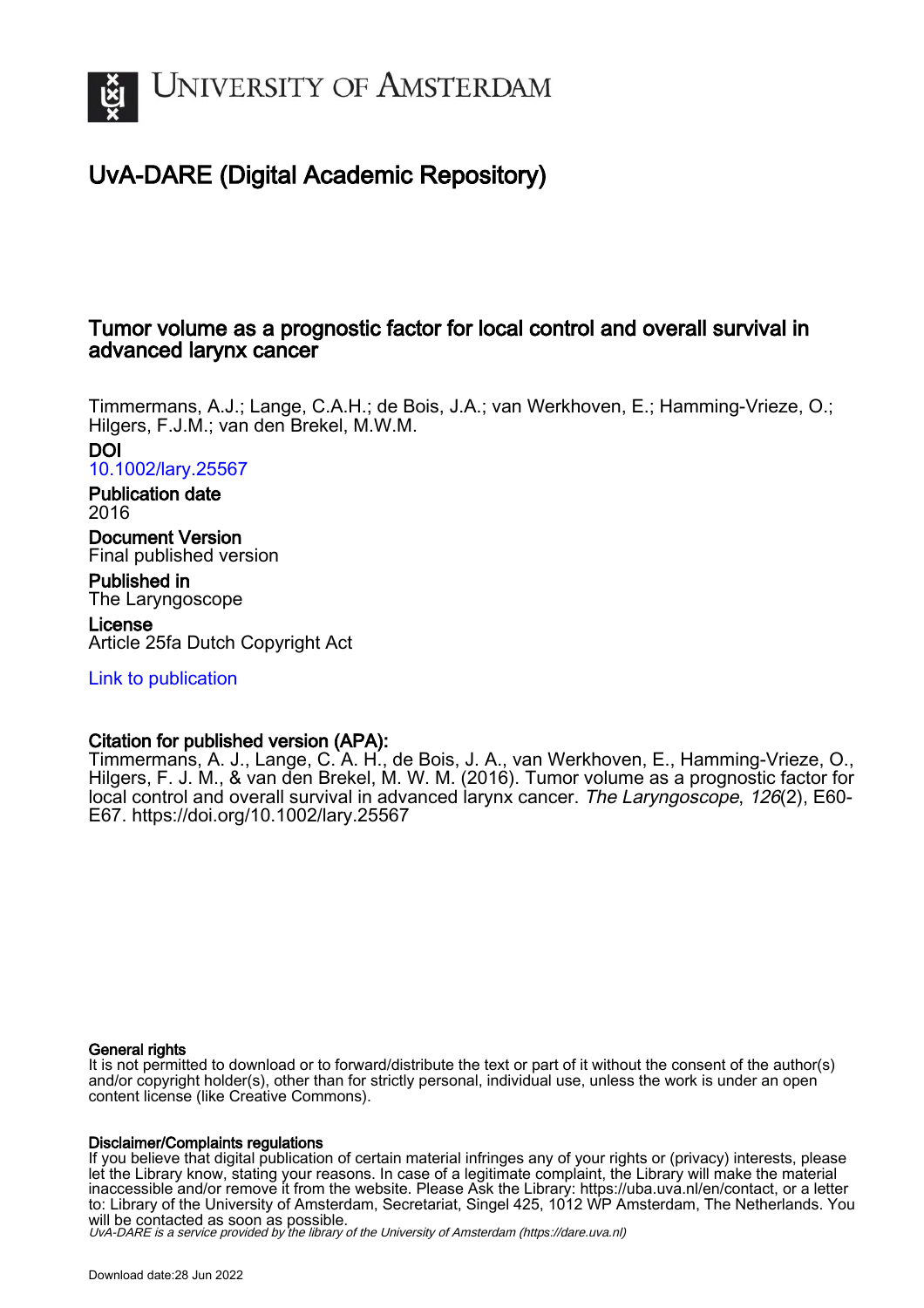# Tumor Volume as a Prognostic Factor for Local Control and Overall Survival in Advanced Larynx Cancer

Adriana J. Timmermans, MD; Charlotte A. H. Lange, MD; Josien A. de Bois, RTT; Erik van Werkhoven, MSc; Olga Hamming-Vrieze, MD; Frans J. M. Hilgers, MD, PhD; Michiel W. M. van den Brekel, MD, PhD

Objectives/Hypothesis: Tumor volume has been postulated to be an important prognostic factor for oncological outcome after radiotherapy or chemoradiotherapy. This postulate was retrospectively investigated in a consecutively treated cohort of T3–T4 larynx cancer patients.

Study Design: Retrospective cohort study.

Methods: For 166 patients with T3–T4 larynx cancer (1999–2008), pretreatment computed tomography and magnetic resonance imaging scans were available for tumor volume delineation. Patients were treated with radiotherapy, chemoradiotherapy, or total laryngectomy with postoperative radiotherapy. Both a dedicated head and neck radiologist and the first author determined all tumor volumes. Statistical analysis was by Kaplan-Meier plots and Cox proportional hazard models.

Results: Patients with T3 larynx cancer had significantly smaller tumor volumes than patients with T4 larynx cancer (median = 8.1 cm<sup>3</sup> and 15.8 cm<sup>3</sup>, respectively;  $P < .0001$ ). In the group treated with total laryngectomy and postoperative radiotherapy, no association was found between tumor volume and local or locoregional control or overall survival. In the group treated with radiotherapy, a nonsignificant trend was observed between local control and tumor volume. In the chemoradiotherapy group, however, a significant impact of tumor volume was found on local control (hazard ratio  $= 1.07; 95\%$ confidence interval =  $1.01 - 1.13$ ;  $P = .028$ ).

Conclusions: Tumor volume was not significantly associated with local control, locoregional control, or overall survival in the surgically treated group. In the group treated with radiotherapy, there was no statistically significant association, but a trend was observed between local control and tumor volume. Only in patients treated with concurrent chemoradiotherapy was a significant impact of tumor volume on local control found.

Key Words: Head and neck cancer, larynx cancer, organ preservation, total laryngectomy, imaging, tumor volume, prognosis, outcome.

Level of Evidence: 4.

Laryngoscope, 00:000–000, 2015

#### **INTRODUCTION**

Advanced larynx cancer can be treated with radiotherapy (RT) alone, with RT with concurrent chemotherapy (CCRT), or with total laryngectomy (TL) with or without postoperative RT  $(PORT)$ <sup>1-3</sup> Decisions about treatment are based upon tumor staging according to the Union Internationale Contre le Cancer (Interna-

DOI: 10.1002/lary.25567

tional Union Against Cancer; UICC) or the American Joint Committee on Cancer TNM classification,<sup>4</sup> functionality of the larynx, the general condition of the patient, and patient as well as physicians preferences. At the Netherlands Cancer Institute, patients with T3 larynx cancer generally receive organ-preserving treatment (RT, or CCRT in the case of extensive nodal disease), and to patients with T4 larynx cancer  $TL + PORT$ is advised, a protocol based on the consensus protocol of the Dutch Head and Neck Society.5 To determine T and N classification, physicians rely on clinical examination, laryngoscopy, computed tomography (CT) or magnetic resonance imaging (MRI), ultrasound-guided fine-needle aspiration (cytology), and biopsy. The distinction between T3 and T4 is mainly based on thyroid cartilage destruction and extralaryngeal spread.<sup>4</sup> Thus, T classification plays a major role in the treatment decision. However, some studies suggest that T classification is not sufficient to predict outcome, and several authors have identified tumor volume as a substitute/additional prognostic factor for local and locoregional control and for survival.<sup>6-9</sup> Other authors, however, did not identify tumor volume as a useful prognostic factor in advanced  $larynx$  cancer.<sup>10,11</sup>

From the Department of Head and Neck Oncology and Surgery, Netherlands Cancer Institute (A.J.T., F.J.M.H., M.W.M.V.D.B.), Department of Radiology (C.A.H.L.); Department of Radiation Oncology, Netherlands<br>Cancer Institute (J.A.D.B., O.H.-V.); Biometrics Department, Netherlands Cancer Institute (E.V.W.); Institute of Phonetic Sciences/Amsterdam Center for Language and Communication, University of Amsterdam (F.J.M.H., M.W.M.V.D.B.); and Department of Oral and Maxillofacial Surgery, Academic Medical Center (M.W.M.V.D.B.) Amsterdam, the Netherlands

Editor's Note: This Manuscript was accepted for publication July 20, 2015.

The Department of Head and Neck Oncology and Surgery of the Netherlands Cancer Institute received an unrestricted research grant from Atos Medical, Hörby, Sweden.

The authors have no other funding, financial relationships, or conflicts of interest to disclose.

Send correspondence to Michiel W. M. van den Brekel, MD, PhD, Plesmanlaan 121, 1066 CX Amsterdam, the Netherlands. E-mail address: m.vd.brekel@nki.nl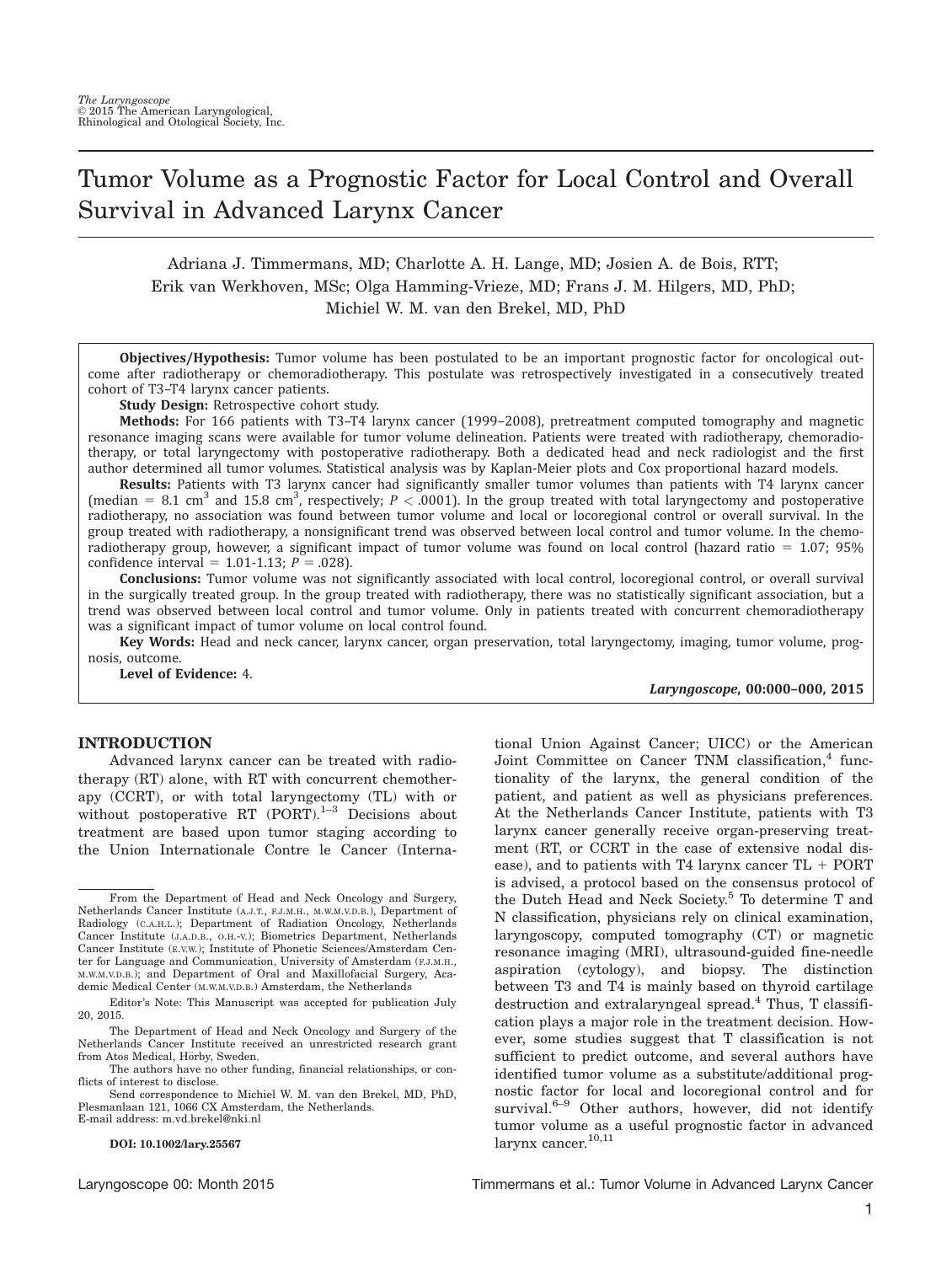Recently, we published the results on 182 patients with T3 or T4 larynx cancer treated at the Netherlands Cancer Institute with  $TL + PORT$ , RT, or CCRT.<sup>12</sup> No difference in overall survival (OS) was found between T3 and T4 larynx cancers, or between the three treatment modalities applied. This was an unexpected finding because generally T3 tumors are considered to have a better prognosis than T4 disease, when corrected for nodal status. That the majority of T3 larynx cancers were treated with RT or CCRT and the majority of T4 with TL  $(±$  PORT) was a possible explanation for this finding.<sup>12</sup> In that study, all cases were uniformly restaged (based on the available radiology reports) according to the latest (seventh) UICC edition, because the classification has changed over time. However, tumor volume was not available for inclusion in that analysis. In view of the lack of discriminatory role for T classification for local control, locoregional control, and/ or survival, the question arose whether tumor volume could play such a role in this patient cohort. Therefore, the aim of the present study was to measure tumor volume and to assess its prognostic value for local control, locoregional control, and OS.

# MATERIALS AND METHODS

#### **Patients**

From a total of 635 larynx cancer patients tre Netherlands Cancer Institute between January December 2008, 182 patients had biopsy-proven T3 ynx cancer and were treated with curative intent CCRT, or  $TL + PORT$ , as extensively described Patient- and treatment-specific data collected included age, sex, American Society of Anesthesiologists score for comorbidity (ASA score), TNM classification, $<sup>4</sup>$  subsite, treatment, local</sup> and regional recurrences, distant metastases, and survival status. To achieve uniform staging in this cohort, because T3–T4 classification had undergone (mainly imaging-based) changes during the study period, tumors were restaged according to the seventh edition of the UICC TNM staging manual (2009) based on the available radiology reports. We will further refer to this restaged T classification as the original or  $T_{org}$ classification."12

#### Tumor Volume Assessment

Sixteen patients had to be excluded from tumor volume assessment because imaging was of insufficient quality for adequate volume measurements  $(n = 9)$  or imaging could not be traced (mostly performed in other hospitals;  $n = 7$ ), leaving 166 patients for this assessment. In 151 patients, a diagnostic CT scan was used; in 10 patients, a diagnostic MRI scan was used. A treatment planning CT scan was used in five patients, because no diagnostic scan was available. Both hard-copy scans and digital scans were used. Hard-copy scans were first digitized and transferred to a delineation system, where three-dimensional (3D) volumes were (re)created. Digital scans were directly transferred. Tumors were manually delineated on the axial slices of the 3D volumes using delineation tools and software developed at our institute. Both a dedicated head and neck radiologist (C.A.H.L.) and the first author (A.J.T.) evaluated the scans and delineated all tumor volumes separately and in consensus. Tumor volumes were measured in cubic centimeters. All images were classified fol-

|                                                                             | Subglottis                                                                                                                                                                                                                                                                                                                               | 3  | 3(1.8)                                                                |        |  |
|-----------------------------------------------------------------------------|------------------------------------------------------------------------------------------------------------------------------------------------------------------------------------------------------------------------------------------------------------------------------------------------------------------------------------------|----|-----------------------------------------------------------------------|--------|--|
|                                                                             | Transglottis                                                                                                                                                                                                                                                                                                                             | 44 | 43 (25.9)                                                             | 1(6.3) |  |
| ated at the<br>1999 and<br>or T4 lar-<br>t with RT.<br>$l$ earlier. $^{12}$ | *Fisher exact test.<br>$†$ Independent t test.<br><sup>‡</sup> Pearson $\gamma^2$ .<br>according to the seventh edition of the International Union Against Cancer<br>TNM staging manual (2009) based on the diagnostic workup including clini-<br>cal examination, laryngoscopy, imaging reports, fine-needle aspiration, and<br>biopsy. |    | $SD = standard deviation$ ; $T_{ora} =$ tumors were clinically staged |        |  |

lowing the UICC TNM staging manual (2009). We will further refer to this revision radiological T classification as  $T_{\text{radrev}}$ classification." However, because the  $T_{org}$  classification was based on clinical examination, laryngoscopy, and the original imaging report, and the  $T_{\text{radrev}}$  classification was based on revision of the imaging only, and also treatment decisions obviously were based on  $T_{org}$ , only the  $T_{org}$  classification was used in the multivariate analysis. Using the original T classification also makes comparison with earlier published results possible.<sup>12</sup> Pathological lymph nodes were not included in these volume measurements and revisions. Instead, the original medical records, imaging, and fine-needle aspiration were used to determine the presence  $(N+)$  or absence  $(N0)$  of pathologic lymph nodes.

#### Outcome Measures

Outcome measures were local control, locoregional control, and OS. Local or locoregional control was defined as time from date of diagnosis until (histopathologic) confirmation of local or locoregional failure. To assess local control, the first local recurrence was recorded. To assess locoregional control, the first recurrence (local, regional, or locoregional) was recorded. In the case of residual disease, date of primary treatment was used as date of event. In the case of a second primary tumor in the head and neck area, TL for a dysfunctional larynx (or regional), or distant metastasis, date of diagnosis was used as moment of censoring. Other cases were censored at date of last follow-up or date the patient died. OS was defined as time from date of

Patient and Tumor Characteristics of the Included and Excluded Patients.

| Characteristic                               | Total | Included    | Excluded   | P                 |
|----------------------------------------------|-------|-------------|------------|-------------------|
| Total                                        | 182   | 166         | 16         |                   |
| Gender, No. (%)                              |       |             |            | .764*             |
| Male                                         | 137   | 124 (74.7)  | 13 (81.2)  |                   |
| Female                                       | 45    | 42 (25.3)   | 3(18.8)    |                   |
| Age at date of<br>diagnosis, mean<br>yr [SD] | 182   | 61.9 [11.3] | 65.1 [9.5] | $.276^{\dagger}$  |
| T <sub>org</sub> classification,<br>No. (%)  |       |             |            | $.119*$           |
| $T3_{org}$                                   | 101   | 89 (53.6)   | 12 (75)    |                   |
| $T4_{org}$                                   | 81    | 77 (46.4)   | 4(25)      |                   |
| N classification,<br>No. (%)                 |       |             |            | $1.00*$           |
| N <sub>0</sub>                               | 99    | 90 (54.2)   | 9(56.3)    |                   |
| $N+$                                         | 83    | 76 (45.8)   | 7(43.8)    |                   |
| Subsite, No. (%)                             |       |             |            | $.297^{\ddagger}$ |
| Supraglottis                                 | 104   | 93 (56.0)   | 11 (68.8)  |                   |
| Glottis                                      | 31    | 27 (16.3)   | 4(25.0)    |                   |
| Subglottis                                   | 3     | 3(1.8)      | 0          |                   |
| Transglottis                                 | 44    | 43 (25.9)   | 1(6.3)     |                   |
|                                              |       |             |            |                   |

TABLE I.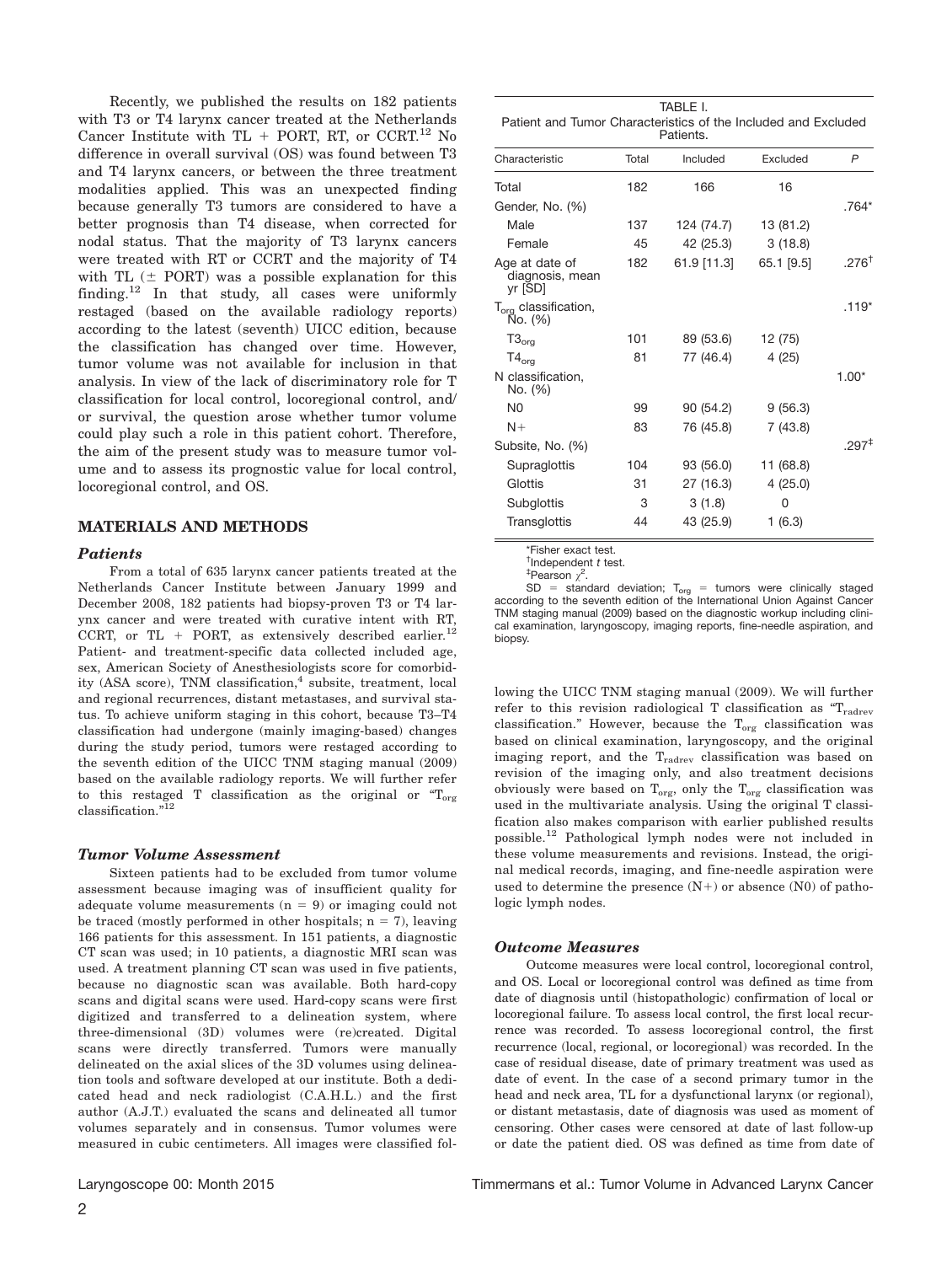|                                                                    |                   | TABLE II.              |                      |                       |                       |  |  |
|--------------------------------------------------------------------|-------------------|------------------------|----------------------|-----------------------|-----------------------|--|--|
| Patient and Tumor Characteristics Categorized per Treatment Group. |                   |                        |                      |                       |                       |  |  |
| Characteristic                                                     | Total             | $TL + PORT$            | <b>RT</b>            | <b>CCRT</b>           | $P^*$                 |  |  |
| Total <sup>†</sup>                                                 | 166               | 56                     | 92                   | 18                    |                       |  |  |
| Gender, No. (%)                                                    |                   |                        |                      |                       |                       |  |  |
| Male                                                               | 124               | 48 (38.7)              | 66 (53.2)            | 10(8.1)               | .023 <sup>‡</sup>     |  |  |
| Female                                                             | 42                | 8(19.0)                | 26 (61.9)            | 8(19.0)               |                       |  |  |
| Age at date of diagnosis, mean yr [SD]                             | 61.9 [11.3]       | 64.1 [11.9]            | $61.4$ [11.5]        | 58.1 [6.4]            | .111 <sup>§</sup>     |  |  |
| $T_{\text{ora}}$ classification, No. (%)                           |                   |                        |                      |                       |                       |  |  |
| $T3_{org}$                                                         | 89                | 5(5.6)                 | 74 (83.1)            | 10(11.2)              | .0001 <sup>‡</sup>    |  |  |
| $T4_{\text{ora}}$                                                  | 77                | 51 (66.2)              | 18 (23.4)            | 8(10.4)               |                       |  |  |
| $T_{\text{radrev}}$ classification, No. (%)                        |                   |                        |                      |                       |                       |  |  |
| $T3_{\text{radrev}}$                                               | 90                | 8(8.9)                 | 68 (75.6)            | 14 (15.6)             | $.0001^+$             |  |  |
| $T4_{\text{radrev}}$ #                                             | 76                | 48 (63.2)              | 24 (31.6)            | 4(5.3)                |                       |  |  |
| N classification, No. (%)                                          |                   |                        |                      |                       |                       |  |  |
| N <sub>0</sub>                                                     | 91                | 31(34.1)               | 57 (62.6)            | 3(3.3)                | $.0001^{+,  }$        |  |  |
| $N+$                                                               | 75                | 25 (33.3)              | 35 (46.7)            | 15(20.0)              |                       |  |  |
| Subsite, No. (%)                                                   |                   |                        |                      |                       |                       |  |  |
| Supraglottis                                                       | 93                | 18 (19.4)              | 58 (62.4)            | 17 (18.3)             | .0001 <sup>‡</sup>    |  |  |
| Glottis                                                            | 27                | 10 (37.0)              | 16 (59.3)            | 1(3.7)                |                       |  |  |
| Subglottis                                                         | 3                 | 2(66.7)                | 1(33.3)              | 0                     |                       |  |  |
| Transglottis                                                       | 43                | 26 (60.5)              | 17 (39.5)            | 0                     |                       |  |  |
| Tumor volume, median $cm3$ {IQR}                                   | 11.6 ${5.7-21.3}$ | 19.7 $\{11.8 - 30.8\}$ | $7.4 \{4.3 - 12.4\}$ | $13.5 \{5.7 - 25.2\}$ | $.0001$ <sup>11</sup> |  |  |

\*Differences were calculated between the three treatment groups.

† Due to rounding, not all percentages total exactly 100%.

<sup>‡</sup>Pearson  $\chi^2$ .

One-way analysis of variance.

#Only two patients were radiologically classified as having a T4b tumor, with tumor volumes of 10.7 and 49.8 cm<sup>3</sup>, respectively.<br>IDifference between TL and PT was not significant (P = 401<sup>4</sup>), whereas differences between

Difference between TL and RT was not significant (P = .491<sup>+</sup>), whereas differences between CCRT versus RT and TL were significant (TL vs. CCRT, P = .006<sup>‡</sup>; RT vs. CCRT,  $P = .001<sup>‡</sup>$ ).<br><sup>1</sup>[Kruskal-Wallis.

 $CCRT = concomitant chemoradiation; IQR = interquartile range; PORT = postoperative radiotherapy; RT = radiotherapy; SD = standard deviation; TL$  $=$  total laryngectomy; T<sub>org</sub> = tumors were clinically staged according to the seventh edition of the International Union Against Cancer TNM staging manual (2009) based on the diagnostic workup including clinical examination, laryngoscopy, imaging, fine-needle aspiration, and biopsy; T<sub>radrev</sub> = radiological T classification.

diagnosis until last follow-up or death. The last follow-up date was defined by the last visit to the outpatient clinic at our institute. The last follow-up date and survival status were updated on April 1, 2014.

#### Statistical Analysis

Descriptive statistics were performed. To find differences between groups the Pearson  $\chi^2$ , Fisher exact test, independent t test, one-way analysis of variance, Mann-Whitney U test, and Kruskal-Wallis test were used. The latter two tests were used in the case of nonparametric distribution of data. Univariate analysis was performed by Cox regression analysis to reveal factors associated with a higher likelihood of local failure, locoregional failure, and mortality. Furthermore, for multivariate analysis, Cox regression analysis was used and hazard ratios (HRs) and 95% confidence intervals (CIs) were estimated. We also tested for a possible interaction between primary treatment and tumor volume for local control. For local and locoregional control and OS, Kaplan-Meier curves were plotted. Maximally selected log-rank statistics were used to look for possible cutpoints of volume as a prognostic factor. Variables with  $P < .05$ were considered statistically significant. Analyses were performed with SPSS Statistics 21.0 (IBM, Armonk, NY) and R version 3.1.2 (R Foundation for Statistical Computing, Vienna, Austria).

### RESULTS

#### Patients and Treatment

In total, 166 patients were included in this study. There were no significant differences between the included cohort and the 16 patients who had to be excluded from this tumor volume assessment study because of absence or insufficient quality of the imaging (Table I).

Patient and tumor characteristics of the remaining 166 patients are shown in Tables II and III. In the previous publication on this patient cohort, a more detailed description of the treatment characteristics can be found.<sup>12</sup> The mean age at diagnosis was 61.9 years (standard deviation  $[SD] = 11.3$ ). The male to female ratio was 3:1. When compared to TL (mean age  $= 64.1$  years, SD  $= 11.9$ ), patients primarily treated with CCRT were significantly younger (mean age = 58.1 years, SD = 6.4; independent t test:  $P < .008$ ). Eighty-nine patients were originally diagnosed with  $T3_{org}$  larynx cancer, whereas 77 patients were diagnosed with  $T4_{org}$  larynx cancer. After the current radiological revision, 14 patients (8.4%) were up-staged from T3 to T4 and 15 (9.0%) were down-staged from T4 to T3.

Of a total of 166 patients, primary TL with or without planned postoperative RT was employed in 56 (33.7%;

Laryngoscope 00: Month 2015 Timmermans et al.: Tumor Volume in Advanced Larynx Cancer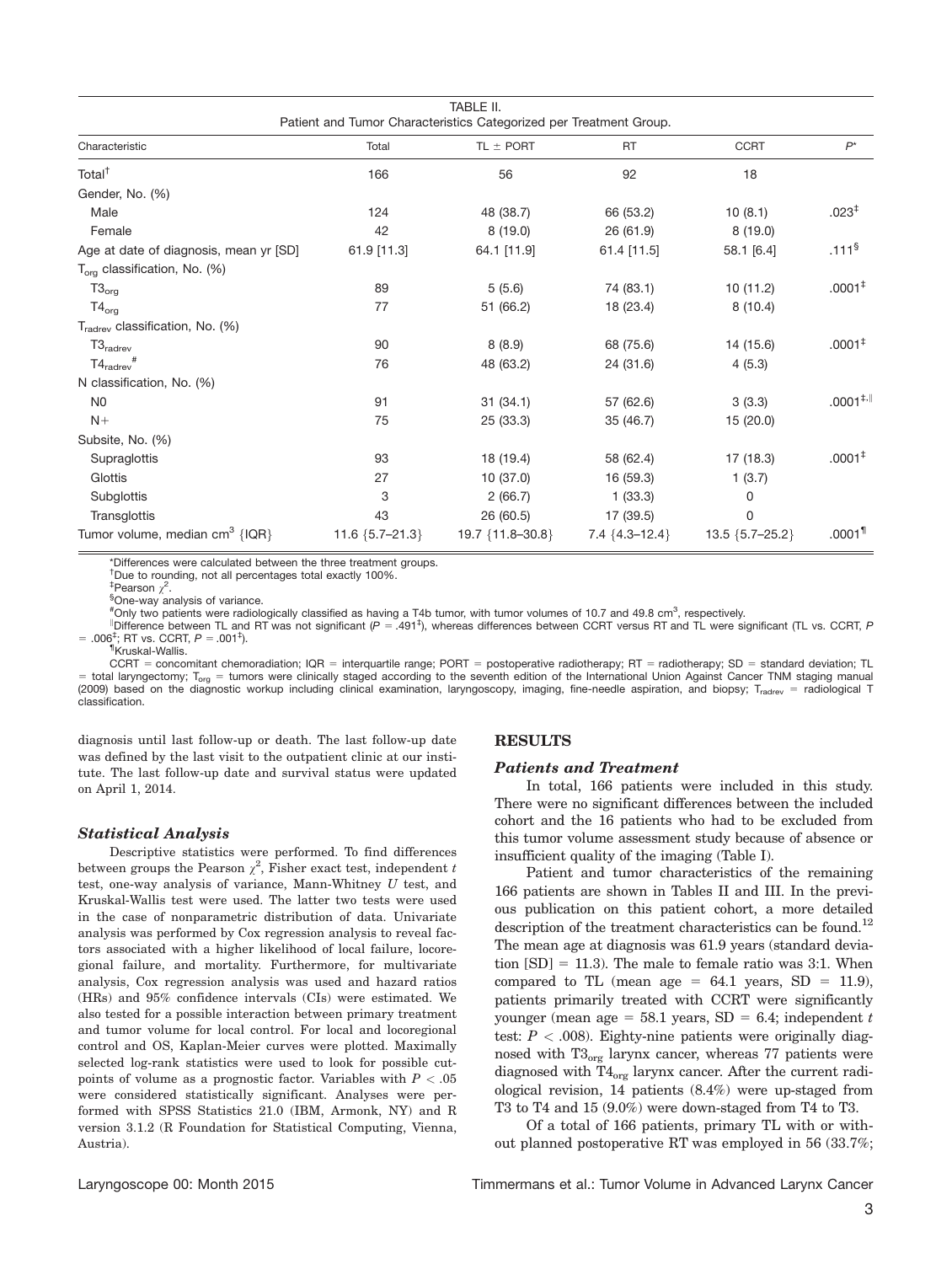| TABLE III.<br>Patient and Tumor Characteristics Categorized per T <sub>org</sub> Classification. |                   |                  |                 |                    |  |  |  |
|--------------------------------------------------------------------------------------------------|-------------------|------------------|-----------------|--------------------|--|--|--|
| Characteristic                                                                                   | Total             | $T3_{org}$       | $T4_{org}$      | $P^*$              |  |  |  |
| Total                                                                                            | 166               | 89               | 77              |                    |  |  |  |
| Gender, No. (%)                                                                                  |                   |                  |                 |                    |  |  |  |
| Male                                                                                             | 124               | 61 (49.2)        | 63 (50.8)       | $.073^{+}$         |  |  |  |
| Female                                                                                           | 42                | 28 (66.7)        | 14 (33.3)       |                    |  |  |  |
| Age at date of diagnosis, mean yr [SD]                                                           | 61.9 [11.3]       | 60.9 [11.3]      | 63.2 [11.2]     | $.195^{\ddagger}$  |  |  |  |
| T <sub>radrev</sub> classification, No. (%)                                                      |                   |                  |                 |                    |  |  |  |
| $T3_{\text{radrev}}$                                                                             | 90                | 75 (83.3)        | 15(16.7)        | .0001 <sup>§</sup> |  |  |  |
| $T4_{\text{radrev}}$ #                                                                           | 76                | 14 (18.4)        | 62 (81.6)       |                    |  |  |  |
| N classification, No. (%)                                                                        |                   |                  |                 |                    |  |  |  |
| N <sub>0</sub>                                                                                   | 91                | 49 (53.8)        | 42 (46.2)       | $1.000^{\dagger}$  |  |  |  |
| $N+$                                                                                             | 75                | 40 (53.3)        | 35 (46.7)       |                    |  |  |  |
| Subsite, No. (%)                                                                                 |                   |                  |                 |                    |  |  |  |
| Supraglottis                                                                                     | 93                | 63 (67.7)        | 30(32.3)        | .0001 <sup>§</sup> |  |  |  |
| Glottis                                                                                          | 27                | 12 (44.4)        | 15 (55.6)       |                    |  |  |  |
| Subglottis                                                                                       | 3                 | 1(33.3)          | 2(66.7)         |                    |  |  |  |
| Transglottis                                                                                     | 43                | 13 (30.2)        | 30 (69.8)       |                    |  |  |  |
| Tumor volume, median $cm3$ {IQR}                                                                 | 11.6 ${5.7-21.3}$ | 8.1 ${4.9-13.7}$ | 15.8 {8.0-29.8} | .0001              |  |  |  |
| Primary treatment, No. (%)                                                                       |                   |                  |                 |                    |  |  |  |
| TL $\pm$ PORT                                                                                    | 56                | 5(8.9)           | 51(91.1)        | .0001 <sup>§</sup> |  |  |  |
| <b>RT</b>                                                                                        | 92                | 74 (80.4)        | 18 (19.6)       |                    |  |  |  |
| <b>CCRT</b>                                                                                      | 18                | 10 (55.6)        | 8(44.4)         |                    |  |  |  |

\*Differences were calculated between T subgroups.

† Fisher exact test.

 $\frac{1}{2}$ Pearson  $\chi^2$ .

#Only two patients were radiologically classified as having a T4b tumor, with tumor volumes of 10.7 and 49.8 cm<sup>3</sup>, respectively.<br><sup>||</sup>Mann Whitnoy U tost Mann-Whitney U test.

 $CCHT = concomitant chemicalation; IQR = interquartile range; PORT = postoperative radiotherapy; RT = radiotherapy; SD = standard deviation; TL$ = total laryngectomy; T<sub>org</sub> = tumors were clinically staged according to the seventh edition of the International Union Against Cancer TNM staging manual<br>(2009) based on the diagnostic workup including clinical examinatio classification.

51 of 77 T4, five of 89 T3) patients. Primary single modality RT was given to 92 (55.4%; 18 of 77 T4, 74 of 89 T3) and CCRT to 18 (10.8%; eight of 77 T4, 10 of 89 T3) patients. Most patients with  $T4_{org}$  larynx cancer (51 of 77; 66.2%) underwent TL, whereas most patient with  $T3_{\text{or}}$  larynx cancer (74 of 89; 83.1%) underwent RT (for details see Table II).

# Tumor Volume

Table IV shows tumor volumes per T and N classification, per subsite, and per primary treatment. Median tumor volume for the total study population was 11.6  $cm<sup>3</sup>$  (interquartile range [IQR] = 5.7–21.3). Median tumor volume for  $T3_{org}$  larynx cancer was 8.1 cm<sup>3</sup> (IQR = 4.9–13.7) and for  $T4_{org}$  was 15.8 cm<sup>3</sup> (IQR = 8.0–29.8; Mann-Whitney  $U: P < .0001$ ). Median tumor volume for  $T3_{\text{radrev}}$  larynx cancer was 8.7 cm<sup>3</sup> (IQR = 5.0–15.9) and for  $T4_{\text{radrev}}$  was  $14.2 \text{ cm}^3$  (IQR = 6.8–28.5; Mann-Whitney  $U: P = .001$ ). Patients who were treated with TL  $\pm$  PORT had significantly higher tumor volume (19.7) cm<sup>3</sup>; IQR = 11.8–30.8) when compared to RT (7.4 cm<sup>3</sup>; IQR = 4.3–12.4; Mann-Whitney  $U: P < .0001$ ), but not when compared to CCRT  $(13.5 \text{ cm}^3; \text{ IQR} = 5.7{\text -}25.2;$ Mann-Whitney  $U: P = .42$ ).

# Local Control and Locoregional Control and Tumor Volume

Median follow-up for all patients was 37 months  $(IQR = 13.8–74.0)$ . Five-year local control for the total group was 77%; after TL  $\pm$  PORT it was 88%, after RT it was 70%, and after CCRT it was 72%. Five-year locoregional control rates were  $70\%$  (overall),  $84\%$  (TL + PORT), 61% (RT), and 68% (CCRT). No associations between tumor volume and local and locoregional control (data not shown) were found with univariate and multivariate analysis (Table V). No significant cutoff point was found by a systematic search over the range of possible volumes. In the multivariate analysis, we found that primary treatment was associated with local control. When compared to TL  $\pm$  PORT, patients undergoing RT have higher hazards to develop local recurrences (HR = 5.47; 95% CI = 1.61-18.60; P = .006). The interaction between primary treatment and tumor volume with local control as endpoint was tested and found to be significant ( $P = .036$ ; Fig. 1). Subsequently, subgroup analyses were performed for the separate treatment groups. In univariate analysis, we found that patients treated with CCRT had an HR of 1.07 (95% CI  $= 1.01 - 1.13$ ;  $P = .028$ ) per 1-cm<sup>3</sup> increase in tumor volume to develop a local recurrence. It should be noted

 ${}^{\ddagger}$ Independent t test.<br>§Pearson  $x^2$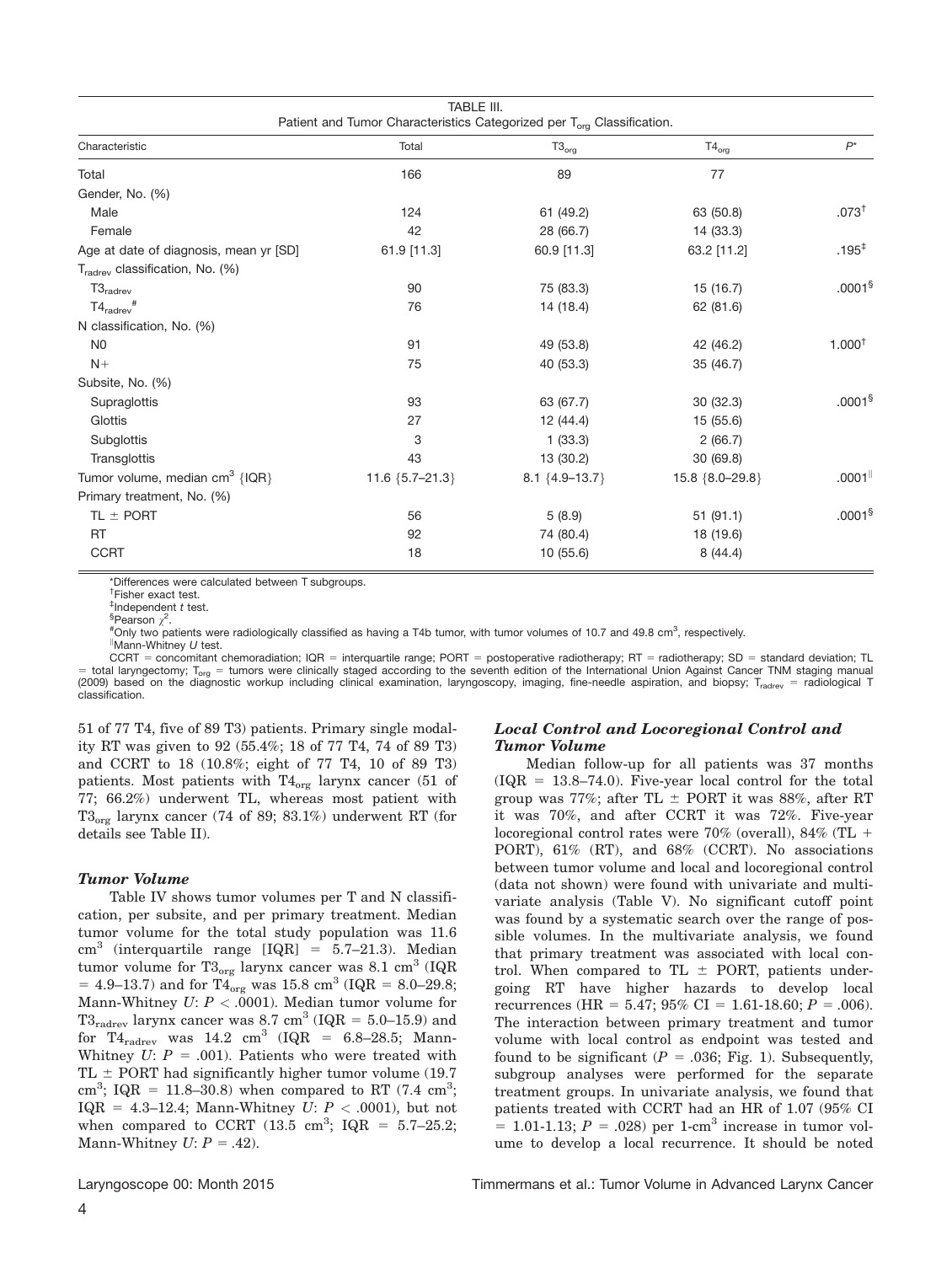| TABLE IV.<br>Tumor Volumes per T and N Classification, Subsite, and Primary<br>Treatment. |                                               |                                   |  |  |  |  |
|-------------------------------------------------------------------------------------------|-----------------------------------------------|-----------------------------------|--|--|--|--|
| Characteristic                                                                            | Tumor Volume,<br>Median cm <sup>3</sup> (IQR) | $\mathsf{P}$                      |  |  |  |  |
| Total                                                                                     | $11.6(5.7 - 21.3)$                            | N/A                               |  |  |  |  |
| $T_{\text{ora}}$ classification                                                           |                                               |                                   |  |  |  |  |
| $T3_{org}$                                                                                | $8.1(4.9-13.7)$                               | $< .0001*$                        |  |  |  |  |
| $T4_{org}$                                                                                | 15.8 (8.0-29.8)                               |                                   |  |  |  |  |
| R <sub>radrev</sub> classification                                                        |                                               |                                   |  |  |  |  |
| $T3_{\text{radrev}}$                                                                      | $8.7(5.0-15.9)$                               | $.001*$                           |  |  |  |  |
| $T4_{\text{radrav}}$ <sup>†</sup>                                                         | 14.2 (6.8–28.5)                               |                                   |  |  |  |  |
| N classification $‡$                                                                      |                                               |                                   |  |  |  |  |
| N <sub>0</sub>                                                                            | $10.7(4.7-17.0)$                              | $.35*$                            |  |  |  |  |
| $N+$                                                                                      | 13.0 (6.4–23.4)                               |                                   |  |  |  |  |
| Subsite <sub>org</sub>                                                                    |                                               |                                   |  |  |  |  |
| $Supraglottis_{\alpha m}$                                                                 | $12.0(6.6-22.4)$                              | $42^{\frac{5}{9}}$                |  |  |  |  |
| Glottis <sub>ora</sub>                                                                    | $5.4(3.0-15.8)$                               |                                   |  |  |  |  |
| Subglottis <sub>ora</sub>                                                                 | $3.1 (2.1 - 16.1)$                            |                                   |  |  |  |  |
| Transglottis <sub>ora</sub>                                                               | $11.8(5.8 - 23.4)$                            |                                   |  |  |  |  |
| Primary treatment                                                                         |                                               |                                   |  |  |  |  |
| $TL \pm PORT$                                                                             | 19.7 (11.8–30.8)                              |                                   |  |  |  |  |
| <b>RT</b>                                                                                 | 7.4 (4.3–12.4)                                | TL vs. RT: $< 0.001$ <sup>*</sup> |  |  |  |  |
| CCRT                                                                                      | 13.5 (5.7-25.2)                               | TL vs. CCRT: .42*                 |  |  |  |  |

 $*$ Mann-Whitney  $U$  test.

<sup>†</sup>Only two patients were radiologically classified as a T4b tumor, with tumor volumes of 10.7 and 49.8  $\text{cm}^3$ , respectively.

Referring to the primary tumor volumes specified per N subgroup. § Kruskal-Wallis.

 $CCRT = concomitant chemoradiation; IQR = interquartile range; N/A$ = not applicable; PORT = postoperative radiotherapy;  $RT$  = radiotherapy; TL = total laryngectomy;  $T_{org}$  = tumors were clinically staged according to the seventh edition of the International Union Against Cancer TNM staging manual (2009) based on the diagnostic workup including clinical examination, laryngoscopy, imaging, fine-needle aspiration, and biopsy;  $T_{\text{radrew}}$ radiological T classification.

that this was a small subgroup of 18 patients, of whom four developed a local recurrence. For the RT and TL groups, no significant association was found. In the group treated with RT, there was a nonsignificant trend of HR = 1.03 per cm<sup>3</sup> (95% CI = 0.98-1.07; P = .24), whereas in the subgroup that had a  $TL + PORT$  a nonsignificant inverse trend was seen (HR  $= 0.97$ ; 95% CI  $= 0.91-1.04$ ;  $P = .39$ ). Further subgroup analyses (T3/RT and T4/TL subgroups) did not reveal any associations between tumor volume and one of the outcome measures (data not shown).

### OS and Tumor Volume

Five-year OS for  $T3_{org}$  and  $T4_{org}$  was similar:  $49\%$ and 46%, respectively (log-rank:  $P = .597$ ). Five-year OS per T<sub>radrev</sub> classification was also similar; for T3<sub>radrev</sub> it was 49%, for T4<sub>radrev</sub>a it was 46%, and for T4<sub>radrev</sub>b it was 50% (log-rank:  $P = .754$ ). Five-year OS analyzed per treatment also showed similar survival figures; after TL it was 51%, after RT it was 49%, and after CCRT it was 36% (log-rank:  $P = .586$ ). With univariate and multivariate analysis, no association between tumor volume and OS was found (Table VI). Per treatment group (TL, RT,

CCRT) and in subgroup analyses (T3/RT and T4/TL), no prognostic value of tumor volume was found for OS (data not shown). In the multivariate analysis we found (again) that patients with higher ASA score and positive lymph nodes have higher hazards for mortality.

#### DISCUSSION

In this study, including 166 patients with T3–T4 larynx cancer treated with  $TL + PORT$ , RT, or CCRT, tumor volume was not significantly associated with local and locoregional control or OS, except for the CCRT group, wherein tumor volume was significantly associated with local control. Furthermore, T4 tumors were significantly larger than T3 lesions and tumor volumes (in part) were significantly different between the three treatment groups  $(TL > CCRT > RT)$ .

In the literature studies are conflicting regarding these results. Recently, Janssens et al. prospectively investigated the impact of tumor volume on outcome in 270 patients with cT2–cT4 larynx cancer treated with accelerated RT with or without carbogen breathing and nicotinamide. These authors found no correlation between primary tumor volume and local control. They also reported the presence of a correlation between primary tumor volume and T classification.<sup>10</sup> Bernstein et al. concluded that in 114 patients with advanced larynx or hypopharynx cancer treated by organ preservation strategies, tumor volume was not an independent prognostic factor for locoregional control. However, these authors did find that a higher tumor volume was an independent prognostic factor for disease-specific mortality.<sup>11</sup> Conversely, there are several studies that identified tumor volume as a prognostic factor for oncological outcome. Hoebers et al. reported on 117 patients with cT3– cT4 larynx cancer treated with primary RT only and found that gross tumor volume was an independent prognostic factor for both OS (HR =  $1.016$ ; 95% CI = 1.006-1.026;  $P = .001$ ) and local relapse-free survival  $(HR = 1.017; 95\% \text{ CI} = 1.007-1.027; P = .001)$ , whereas cT and cN classification were not significant prognostic factors for  $OS<sup>6</sup>$  Also, Pameijer et al. found in 42 patients with T3 larynx cancer treated with RT alone that tumor volume significantly influenced local control.<sup>13</sup> Knegjens et al. found that in 361 patients treated with chemoradiation for advanced head and neck cancer, tumor volume was more powerful for predicting outcome after chemoradiation than the TNM classification. However, in that study no patients with larynx cancer were included.<sup>8</sup> Finally, Yang et al. found that in 182 patients with larynx and hypopharynx cancer treated with either surgery or organ-preserving treatment, primary tumor volume had significant influence on OS in univariate analysis. Because of multicolinearity between total tumor volume (also including metastatic neck lymph nodes), primary tumor volume, and other variables, only total tumor volume was included in multivariate analysis, where total tumor volume at a cutoff value of 8.38 cm<sup>3</sup> remained a significant predictor.<sup>9</sup>

It should be noted, however, that most studies focused on irradiated patients (with or without

Laryngoscope 00: Month 2015 Timmermans et al.: Tumor Volume in Advanced Larynx Cancer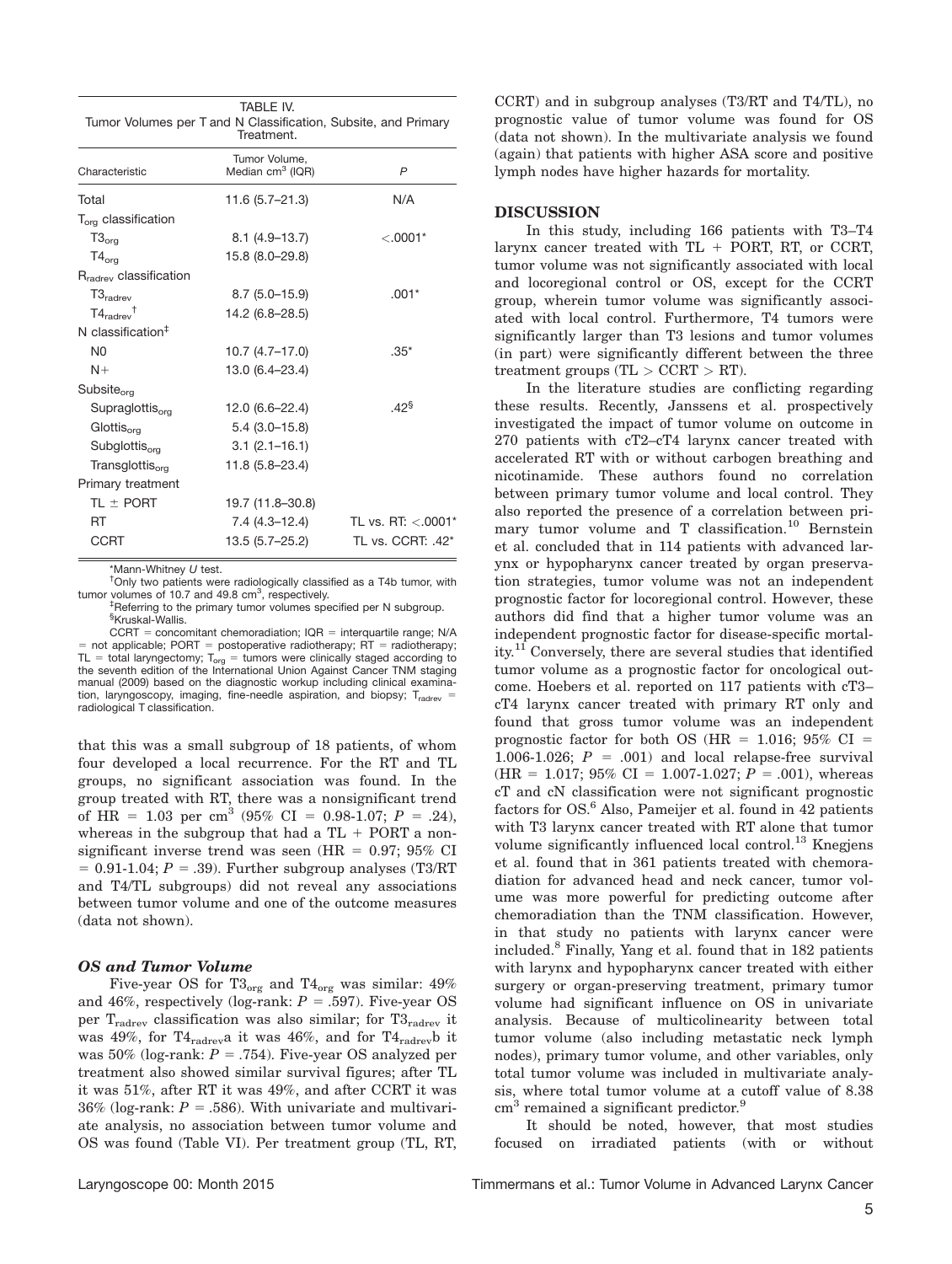| Characteristic                     | Patients, No. | Events, No.    | Univariate Analysis |              | Multivariate Analysis  |              |
|------------------------------------|---------------|----------------|---------------------|--------------|------------------------|--------------|
|                                    |               |                | HR (95% CI)         | $\mathsf{P}$ | HR (95% CI)            | $\mathsf{P}$ |
| Primary treatment                  |               |                |                     | .080         |                        | .024         |
| TL $\pm$ PORT                      | 56            | 5              | Ref                 |              | Ref                    |              |
| <b>RT</b>                          | 92            | 22             | $3.01(1.14 - 7.96)$ | .026         | $5.47(1.61 - 18.60)$   | .006         |
| <b>CCRT</b>                        | 18            | $\overline{4}$ | 2.90 (0.78-10.79)   | .113         | $3.13(0.73 - 13.51)$   | .126         |
| Age, per year                      | 166           | 31             | $0.99(0.96 - 1.02)$ | .413         | $1.00(0.96 - 1.04)$    | .89          |
| Sex                                |               |                |                     | .638         |                        | .46          |
| Male                               | 124           | 25             | Ref                 |              | Ref                    |              |
| Female                             | 42            | 6              | $0.81$ (0.33-1.97)  |              | $0.70$ $(0.27 - 1.79)$ |              |
| <b>ASA</b>                         |               |                |                     | .744         |                        | .675         |
| ASA <sub>1</sub>                   | 32            | 6              | Ref                 |              | Ref                    |              |
| ASA <sub>2</sub>                   | 80            | 18             | 1.36 (0.54-3.42)    | .519         | $1.53(0.57 - 4.12)$    | .400         |
| ASA 3/ASA 4                        | 47            | $\overline{7}$ | $1.05(0.35 - 3.13)$ | .931         | $1.18(0.38 - 3.63)$    | .776         |
| $T_{org}$ classification           |               |                |                     | .362         |                        | .395         |
| $T3_{org}$                         | 89            | 19             | Ref                 |              | Ref                    |              |
| $T4_{org}$                         | 77            | 12             | $0.72$ (0.35-1.47)  |              | 1.48 (0.60-3.63)       |              |
| T <sub>radrev</sub> classification |               |                |                     | .434         |                        |              |
| $T3_{\text{radrev}}$               | 90            | 19             | Ref                 |              |                        |              |
| $T4a_{\text{radrev}}$ and 4b       | 76            | 12             | $0.75(0.36 - 1.55)$ | .434         |                        |              |
| N classification                   |               |                |                     | .361         |                        | .380         |
| N <sub>0</sub>                     | 91            | 16             | Ref                 |              | Ref                    |              |
| $N+$                               | 75            | 15             | 1.39 (0.69-2.82)    |              | 1.44 (0.64-3.23)       |              |
| Tumor volume, per cm <sup>3</sup>  | 166           | 31             | $1.00(0.98 - 1.02)$ | .821         | $1.01(0.98 - 1.03)$    | .548         |

TABLE V.

HRs and P values were calculated using Cox regression.

ASA = American Society of Anesthesiologists score; CCRT = concomitant chemoradiation; CI = confidence interval; HR = hazard ratio; PORT = postoperative radiotherapy; Ref = reference; RT = radiotherapy; TL = total laryngectomy; T<sub>org</sub> = tumors were clinically staged according to the seventh edition of<br>the International Union Against Cancer TNM staging manual (200 fine-needle aspiration, and biopsy;  $T_{\text{radrev}} =$  radiological T classification.

chemotherapy) and that studies focusing on surgery are scarce.<sup>9,14</sup> Gallo et al. studied 327 T3N0 larynx cancer patients treated with TL and reported that a tumor size of >2 cm resulted in a higher risk of tumor recurrence. However, these authors used (2D) tumor size instead of  $(3D)$  tumor volume as an outcome measure.<sup>14</sup> Lo et al. studied 55 patients with T2–T3 larynx cancer treated with either primary RT ( $n = 39$ ) or primary TL ( $n = 16$ ). The authors did not identify tumor volume as a predictor of locoregional control in the surgically treated patients.15



Fig. 1. Estimated log relative hazards (black lines) with 95% confidence intervals (shaded areas) for local control from a model with interactions between volume and primary treatment. CCRT = chemoradiotherapy; RT = radiotherapy;  $TL =$  total laryngectomy.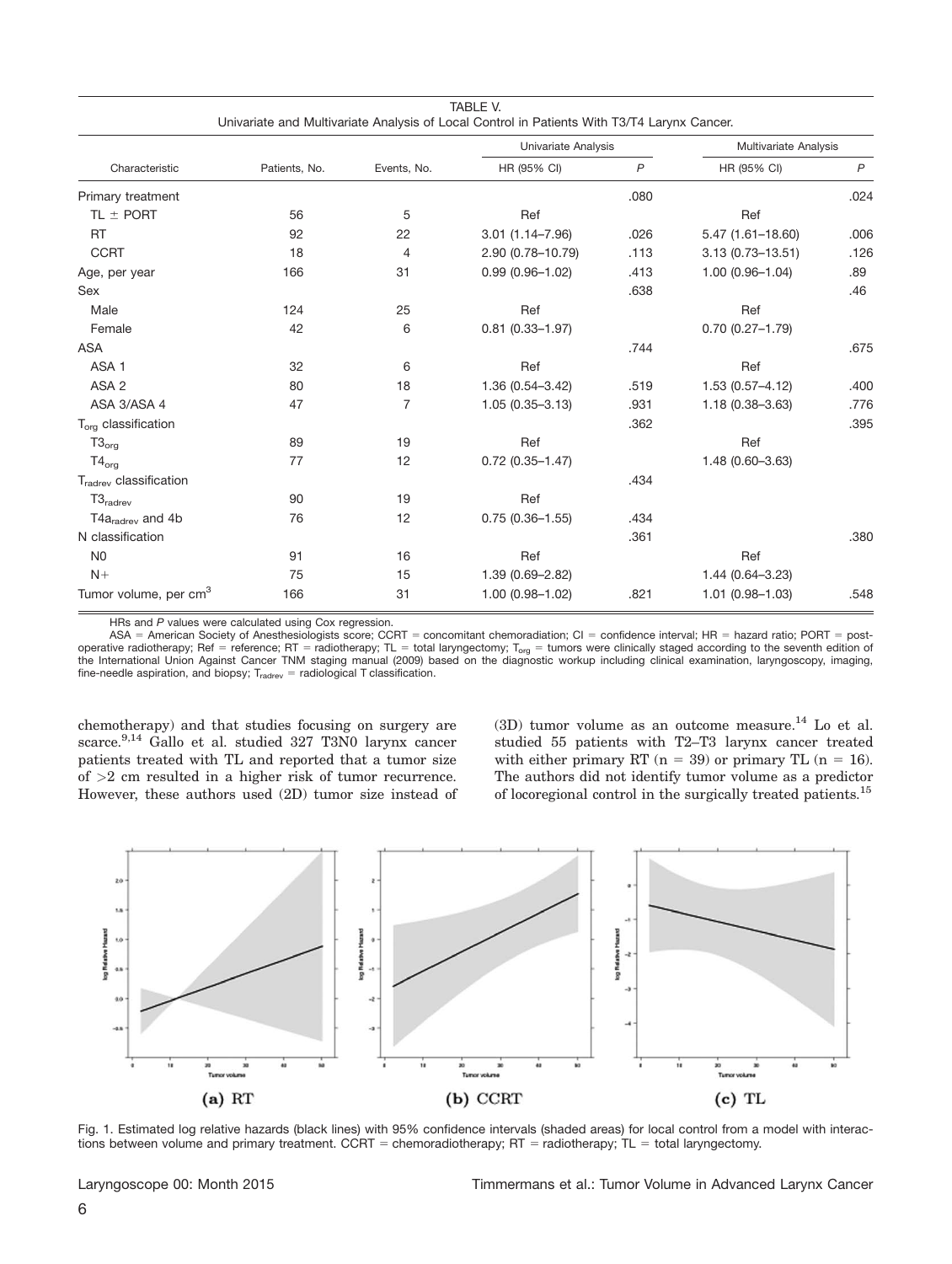| Univariate and Multivariate Analysis of Overall Survival in Patients With T3 or T4 Larynx Cancer. |               |             |                     |              |                       |                |  |  |  |
|---------------------------------------------------------------------------------------------------|---------------|-------------|---------------------|--------------|-----------------------|----------------|--|--|--|
| Characteristic                                                                                    |               | Events, No. | Univariate Analysis |              | Multivariate Analysis |                |  |  |  |
|                                                                                                   | Patients, No. |             | HR (95% CI)         | $\mathsf{P}$ | HR (95% CI)           | $\overline{P}$ |  |  |  |
| Primary treatment                                                                                 |               |             |                     | .65          |                       | .23            |  |  |  |
| TL $\pm$ PORT                                                                                     | 56            | 33          | Ref                 |              | Ref                   |                |  |  |  |
| <b>RT</b>                                                                                         | 92            | 51          | $1.06(0.68 - 1.65)$ | .79          | $1.67(0.89 - 3.14)$   | .11            |  |  |  |
| <b>CCRT</b>                                                                                       | 18            | 13          | $1.35(0.71 - 2.58)$ | .36          | $1.15(0.53 - 2.51)$   | .73            |  |  |  |
| Age, per year                                                                                     | 166           | 97          | $1.03(1.01 - 1.05)$ | .005         | $1.04(1.01 - 1.06)$   | .003           |  |  |  |
| Sex                                                                                               |               |             |                     | .03          |                       | .057           |  |  |  |
| Male                                                                                              | 124           | 68          | Ref                 |              | Ref                   |                |  |  |  |
| Female                                                                                            | 42            | 29          | $1.60(1.04 - 2.48)$ |              | 1.63 (0.99-2.68)      |                |  |  |  |
| <b>ASA</b>                                                                                        |               |             |                     | .04          |                       | .041           |  |  |  |
| ASA <sub>1</sub>                                                                                  | 32            | 12          | Ref                 |              | Ref                   |                |  |  |  |
| ASA <sub>2</sub>                                                                                  | 80            | 47          | $1.89(1.00 - 3.57)$ | .05          | 2.11 (1.09-4.09)      | .028           |  |  |  |
| ASA 3/ASA 4                                                                                       | 47            | 34          | 2.98 (1.54-5.76)    | .001         | 2.40 (1.20-4.80)      | .014           |  |  |  |
| $T_{org}$ classification                                                                          |               |             |                     | .63          |                       | .38            |  |  |  |
| $T3_{org}$                                                                                        | 89            | 50          | Ref                 |              | Ref                   |                |  |  |  |
| $T4_{org}$                                                                                        | 77            | 47          | $1.10(0.74 - 1.64)$ |              | 1.28 (0.74-2.20)      |                |  |  |  |
| $T_{\text{radrev}}$ classification                                                                |               |             |                     | .20          |                       |                |  |  |  |
| $T3_{\text{radrev}}$                                                                              | 90            | 47          | Ref                 |              |                       |                |  |  |  |
| $T4_{\text{radrev}}a$ and 4b                                                                      | 76            | 50          | $1.38(0.94 - 2.01)$ | .099         |                       |                |  |  |  |
| N classification                                                                                  |               |             |                     | .002         |                       | .001           |  |  |  |
| N <sub>0</sub>                                                                                    | 91            | 46          | Ref                 |              | Ref                   |                |  |  |  |
| $N+$                                                                                              | 75            | 51          | 1.86 (1.25-2.78)    |              | 2.27 (1.42-3.64)      |                |  |  |  |
| Tumor volume, per cm <sup>3</sup>                                                                 | 166           | 97          | 1.002 (0.99-1.01)   | .758         | 1.009 (1.00-1.02)     | .18            |  |  |  |

TABLE VI.

HRs and P values were calculated using Cox regression.

ASA = American Society of Anesthesiologists score; CCRT = concomitant chemoradiation; CI = confidence interval; HR = hazard ratio; PORT = postoperative radiotherapy; Ref = reference; RT = radiotherapy; TL = total laryngectomy; T<sub>org</sub> = tumors were clinically staged according to the seventh edition of the International Union Against Cancer TNM staging manual (2009) based on the diagnostic workup including clinical examination, laryngoscopy, imaging, fine-needle aspiration, and biopsy;  $T_{\text{raderev}} =$  radiological T classification.

The reason we did not find an influence of tumor volume on oncological outcome—except for the association with local control in the CCRT group—remains unclear, but it might not be surprising, considering our initial finding that there was also no difference in prognosis between (the smaller volume) T3 and (the larger volume) T4. It is thus probably due to a selection bias; patients with the higher tumor volumes were selected for TL (median volume T4 =  $15.8 \text{ cm}^3$ ; median volume  $TL = 19.7 cm<sup>3</sup>$ , leaving the smaller tumors for organ preservation treatment. This lack of the full range of tumor volumes thus might have obscured a possible significant volume effect in the RT-only group, although a trend was noted in this group as well (Fig. 1).

Tumor volume measurements are still time consuming despite the progress in digital/software evaluation tools, and are still not routinely used in everyday practice. In the future, this might become easier when automated volume measurement become available.16 Nevertheless, because T3–T4 classification is associated with tumor volume and there seems not to be a significant association between tumor volume and local control in the laryngectomy group, in these cases volume measurement is not indicated. If, conversely, CCRT is considered as a treatment modality, volume measurement might help in decision making and patient counseling, as local control in larger tumors might be impaired.

The limitations of the present study are inherent to any retrospective analysis, where treatment selection biases are unavoidable and difficult to unravel from the patient charts. Furthermore, in this study only patients from one institution were analyzed. However, that our study comprises an unselected cohort of consecutively treated patients in any case means that there is no other selection bias than the one mentioned, as might not be the case in clinical trial cohorts.

#### **CONCLUSION**

In this retrospective cohort study including 166 patients with T3–T4 larynx cancer, tumor volume was not significantly associated with local control, locoregional control, or OS in the surgically treated group. In the group treated with RT, there was no statistically significant association, but a trend was observed between local control and tumor volume. Only in patients treated with CCRT was a significant impact of tumor volume on local control found.